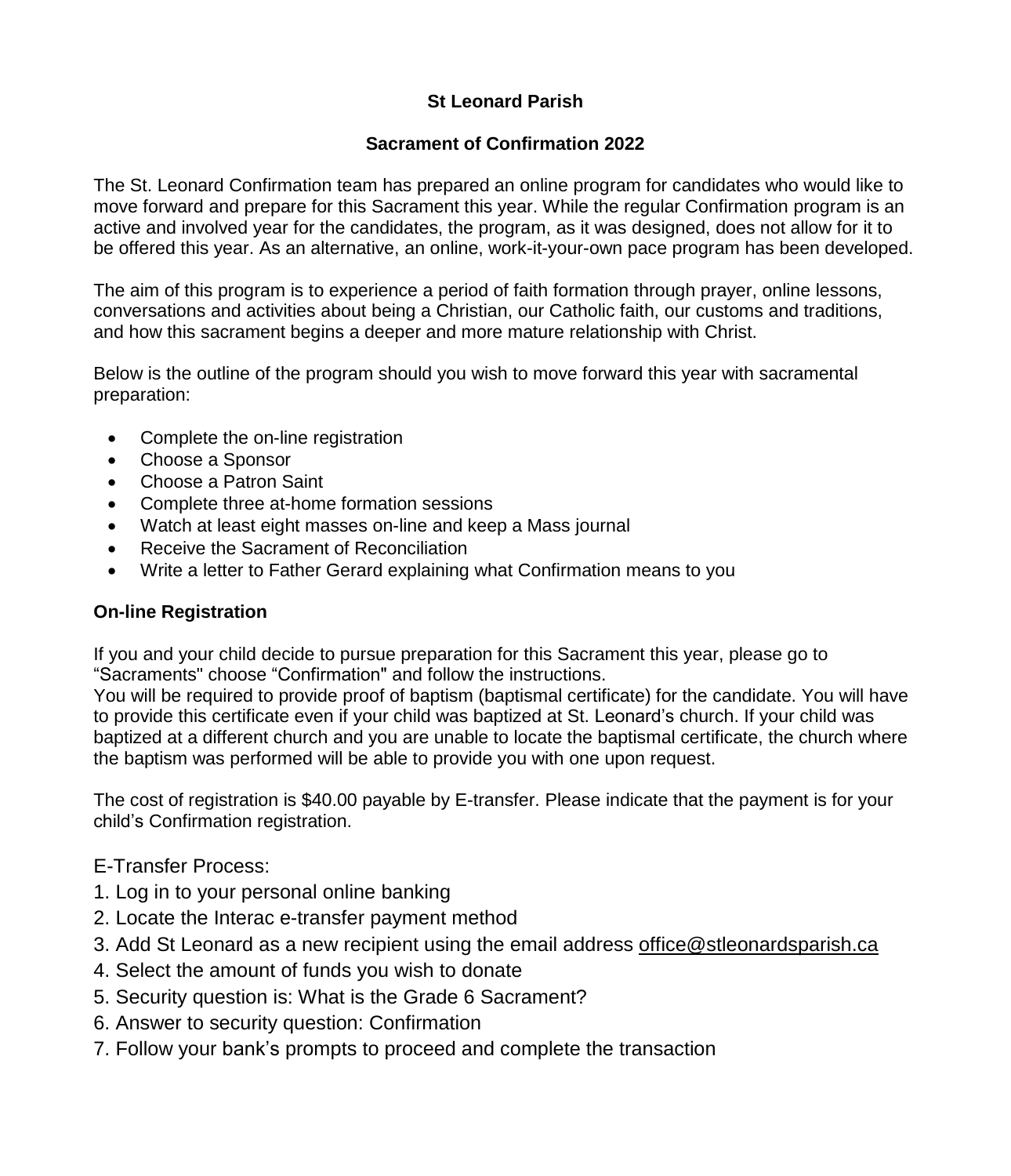## **A Sponsor for your Journey**

The Church asks that every candidate choose a sponsor to help with their decision and to guide them along the road of Christian life. The sponsor must meet the following criteria:

- fully initiated in the Church: Baptized; received First Holy Communion; and, Confirmation;
- attend mass regularly:
- be at least 16 years of age or older; and,
- A parent of the candidate may not be a sponsor but a sibling of the candidate or a godparent can.

At the Sacrament of Confirmation, the sponsor will present the candidate to the bishop. If the sponsor cannot be there, someone may stand in for them. It can be a parent, godparent or sibling, but the name of the sponsor will be written on the Confirmation record. This will be sent to the church where the candidate was baptized and will become official church record.

Take some time to discuss who will be your sponsor as this journey will form a life-long bond between the two of you. Included in this program are some questions for you to discuss with your sponsor to help you make this important decision.

A questionnaire for the candidate to complete with the sponsor will be provided.

### **A Patron Saint**

Patron saints are special guardians that we pray to as protectors or guardians. We pray to them to look over us and help us in times of need. Selecting a Patron Saint that inspires us is a deeply formative experience in the faith formation of this Sacrament. We ask that candidates pick a saint they admire and gives them strength and comfort and explain why they have chosen this saint.

A template for this essay will be provided

### **The Confirmation Program**

The **Decision Point Confirmation Program** is the basis for the four at home learning sessions. It is designed to engage Catholics in a meaningful conversation using modern reference points about faith. You can learn about the program at this website: <https://dynamiccatholic.com/confirmation>

These are the modules that will be covered throughout the program which you can view online. Session 1 - Navigation (1.0) and God's Dream for You (1.3) Session 2 - Who is Jesus (3.1) & the Holy Spirit (8.1)

Session 3 - The Fruits of the Holy Spirit (8.3) and the Day of Confirmation (10.4)

An assignment program will be sent to you for each session which will include instructions, an opening prayer, links to videos, questions for discussions, and activities.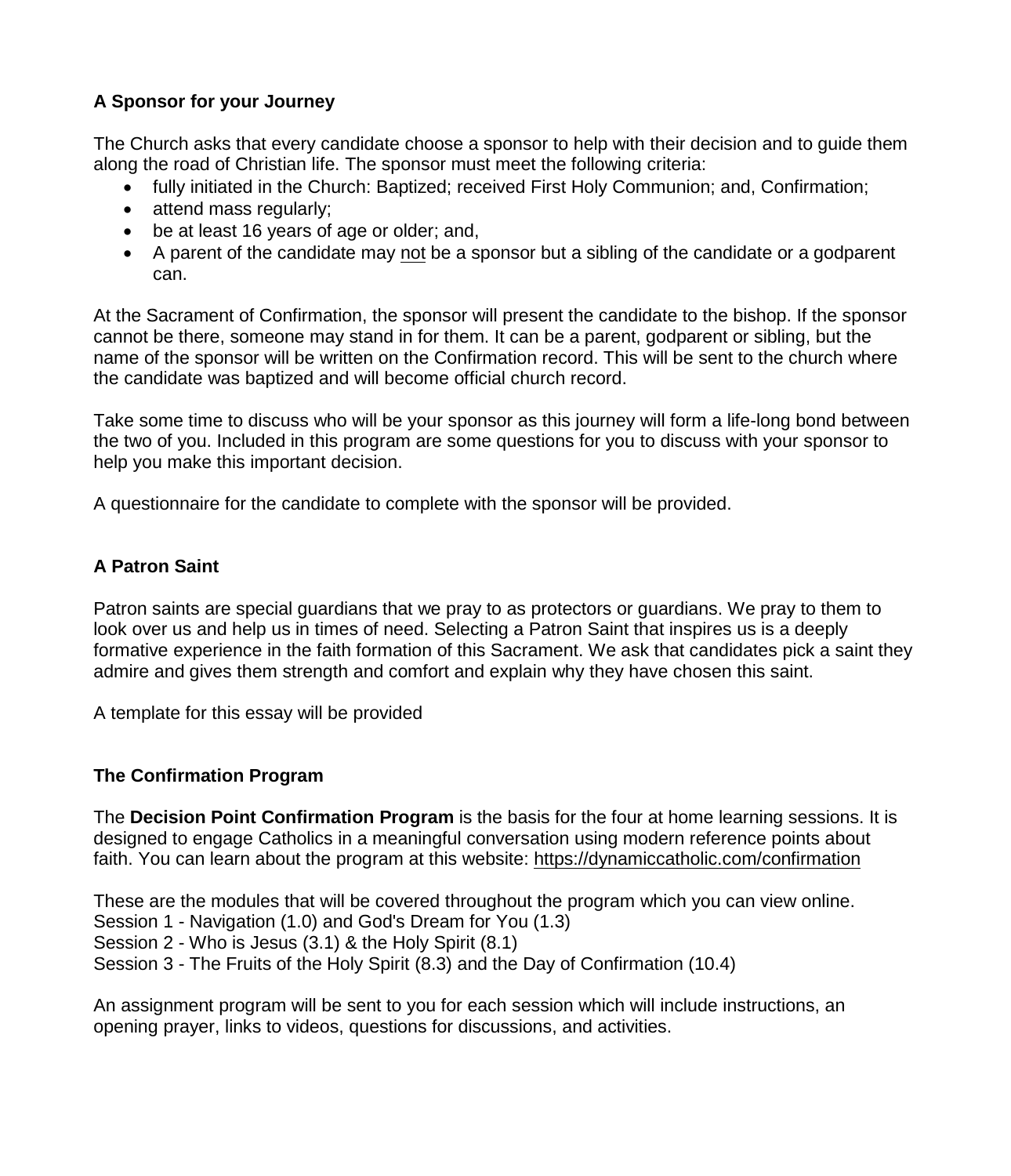#### **Mass journaling**

While access to St. Leonard Church is interrupted, mass continues to be celebrated every Sunday by Father Gerard and is aired **[HERE](https://www.youtube.com/watch?v=29VJf0qtC-Q)**

Candidates are asked to watch a minimum of eight masses and keep a journal recording thoughts, impressions and things they observed during mass.

Templates will be provided.

#### **Letter to Father Gerard**

The Confirmation program typically concludes in the Spring with a retreat where the candidates review the lessons learned throughout the year and write a letter to Father Gerard explaining what they learned, and stating why they think they are ready to receive the Sacrament of Confirmation. This activity provides the candidate with some time for contemplation and reflection to fully appreciate what they have learned, how they have grown and to begin preparing for their celebration.

Templates for letters will be provided.

#### **Key Program Dates**

- Last day for registration Friday, March 4
- Formation Session 1 Assignment program will be posted on Monday, March 14 Work must be submitted by Friday, April 8
- Formation Session 2 Assignment program will be posted on Monday, April 11 Work must be submitted by Friday, May 6
- Formation Session 3 Assignment program will be posted on Monday, May 9 Work must be submitted by Friday, June 3

Essay on Patron Saint - Due Friday, June 24

Mass Journals with at least 8 entries (minimum) - Due Friday, June 24

Sponsor Questionnaire - Due Friday, June 24

Letter to Father Gerard - Due Friday, June 24

Reconciliation – to be scheduled at your conveniece

Confirmation ceremony – TBD **A date for the celebration of Confirmation**